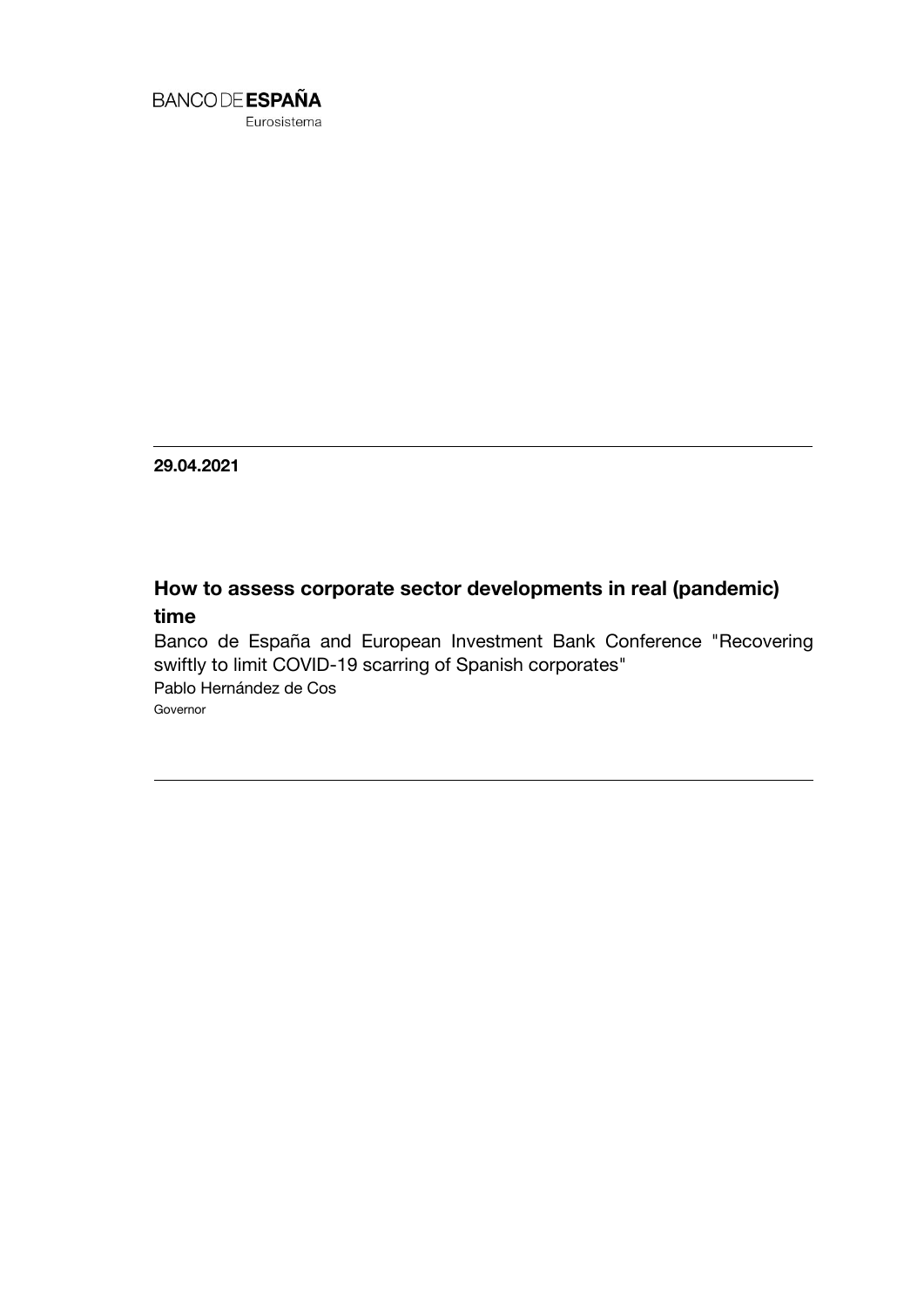## Good afternoon.

It is a great pleasure for me to close this conference we have jointly organised with the European Investment Bank. This is the third conference our two institutions have co-hosted on issues related to the Spanish corporate sector, and I greatly appreciate the collaboration between our institutions. A collaboration that it´s now well established.

The topic of this conference is most timely and relevant. This morning the European Systemic Risk Board (ESRB) organized a virtual event on which I had the opportunity to participate as chairman of its Advisory Technical Committee, whose focus was precisely on "Corporate insolvencies and public support measures" and where we have presented an ESRB report on "Prevention and management of a large number of corporate insolvencies".

The motivation of this report is indeed very similar to the discussions you have had in this seminar. Economic policies have played an important role in mitigating the impact of the COVID-19 shock on our economies. And precisely thanks to these policies, and despite the significant fall in economic activity, we have not so far observed a significant increase in business mortality rates for existing firms. However, the corporate sector faces major challenges down the road. Against a backdrop of lower expected cash flows and higher debt, the solvency position of some firms has worsened, especially in the case of those operating in sectors more adversely affected by the pandemic that are still facing some restrictions. Thus, with the crisis stretching out, concern has now shifted from liquidity risk to the deterioration of the solvency position of firms.

Therefore, economic policies should now focus on supporting viable businesses whose solvency has worsened as a result of the COVID-19 shock, given that the potential liquidation of these firms would be a drag on economic recovery via different channels. First, due to the loss of employment and capital that follows the closure of any company. Second, firms' solvency problems may end up affecting the health of lenders if these problems are significant and widespread within the corporate sector. And third, in extreme scenarios, the ability of some banks to provide new lending could be affected, generating negative financial loops.

We should take into account as well that a high level of corporate debt, even if not leading to defaults, can still be a drag on investment in the following years, lowering productivity and economic growth, as the experience from the global financial crisis indeed shows.

These considerations can provide a rationale to use public resources to assist firms with a high level of debt produced by an exogenous shock, such as the current pandemic, but which are viable based on their medium-term perspectives in terms of profitability and productivity.

However, the design of public support programmes to help viable firms improve their solvency position poses serious design challenges, related to the selection of the firms receiving the aid and the design of a structure of incentives for those firms participating in these programmes.

Without adequate selection criteria, there could be a poor redistribution of limited productive resources, keeping low-productivity firms running or providing support to companies that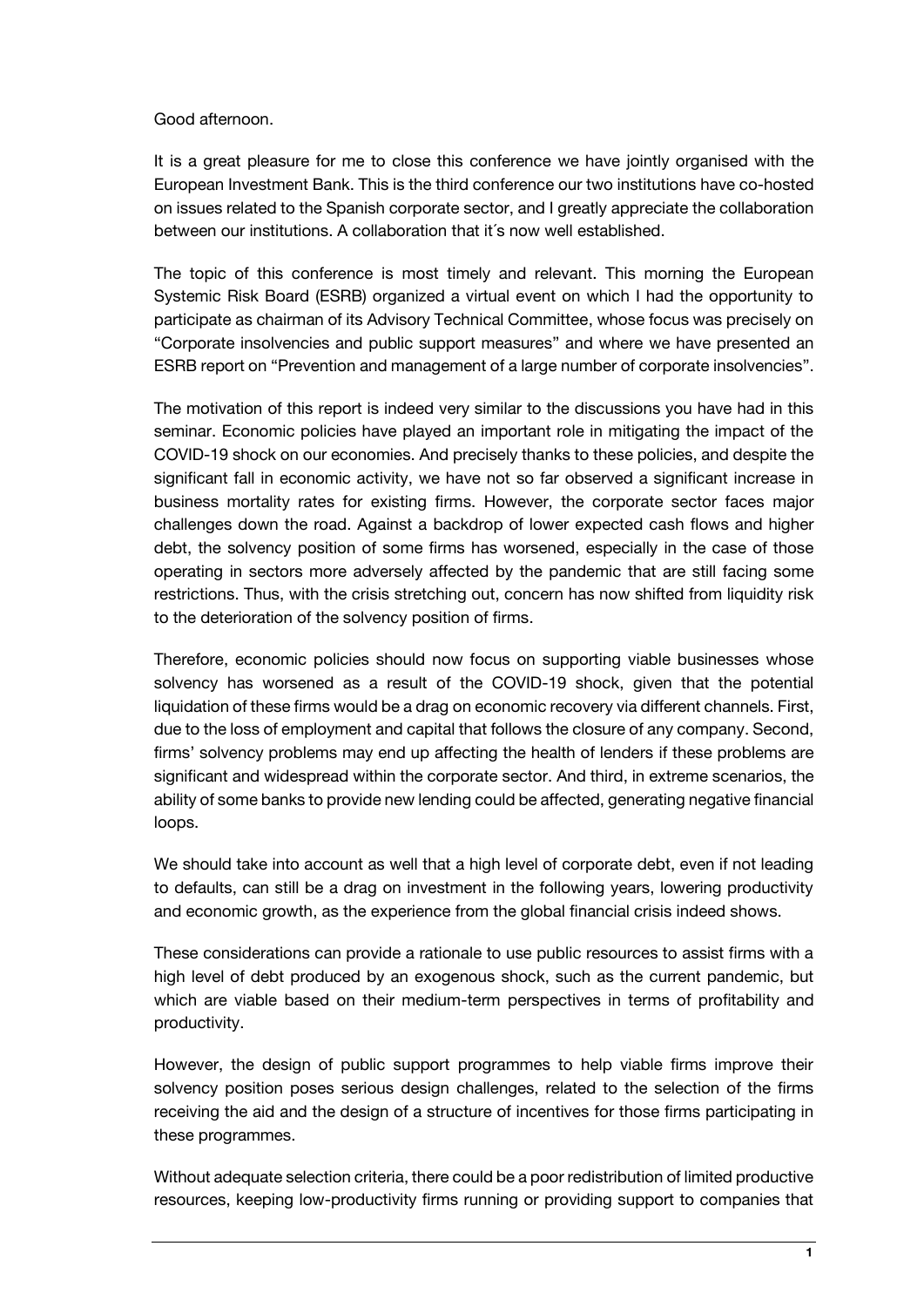do not need it. Also, an inadequate design could leave aside viable firms that face solvency problems.

This calls for a careful design of these programmes and a permanent real time evaluation of them, which, in the end, requires close monitoring of the financial situation of both nonfinancial firms and banks.

In this regard, the Banco de España has exerted much effort in recent months in assessing the implications of the COVID-19 shock for the corporate sector. New tools based on micro simulations have been developed, making an extensive use of our micro databases, including our Central Balance Sheet Data Office database, which contains information of the non-financial sector, and the Spanish Central Credit Register, which contains information on all loans provided by Spanish banks to firms.

Some of the results of these analyses have been presented today at this conference. We also plan to regularly update these results to take into account the changing economic environment and outlook.

In this regard, let me also stress the relevance of firm surveys as a very useful tool for monitoring real time developments in the corporate sector, especially bearing in mind the long time lags of hard data at the micro level.

In this regard, last November the Banco de España launched a new Business Activity Survey to compile first-hand information on a quarterly basis about companies' activity in the current quarter and about the immediate outlook. The survey compiles qualitative information about firms' perceptions as to the course of turnover, employment and prices. Given the current economic environment, additional questions were included on the impact of the pandemic, the use of different policy measures and the strategies that businesses intend to adopt in the near term.

This new survey is a valuable source of information on how business activity evolves by sector and on other corporate characteristics that will help outline short-term economic developments, but also identify more long-term patterns. As an example, initial results show that the impact of the COVID-19 shock was larger for small, young and less productive firms located in urban areas. Moreover, these firms resorted relatively more to public-guaranteed loans, tax deferrals and ERTEs (furlough schemes).

By the same token, let me stress the relevance of the Investment Survey conducted annually by the European Investment Bank since 2016, whose most recent results for Spain have been presented at this conference. This survey contributes to improving our knowledge of the dynamics of firms' investment and investment finance. In particular, this source of information has proved very useful in identifying the main obstacles to investment. The high coverage of European firms in different countries allows for comparison of investment and investment finance developments across countries. In the context of the pandemic, the results of this survey are even more relevant since they allow us to better understand the implications of the COVID-19 shock for firms' investment across Europe.

To conclude, let me thank the European Investment Bank for partnering us in the organisation of this conference and, more in general, for their very good collaboration with us. I would also like to thank speakers and participants at the conference for such fruitful